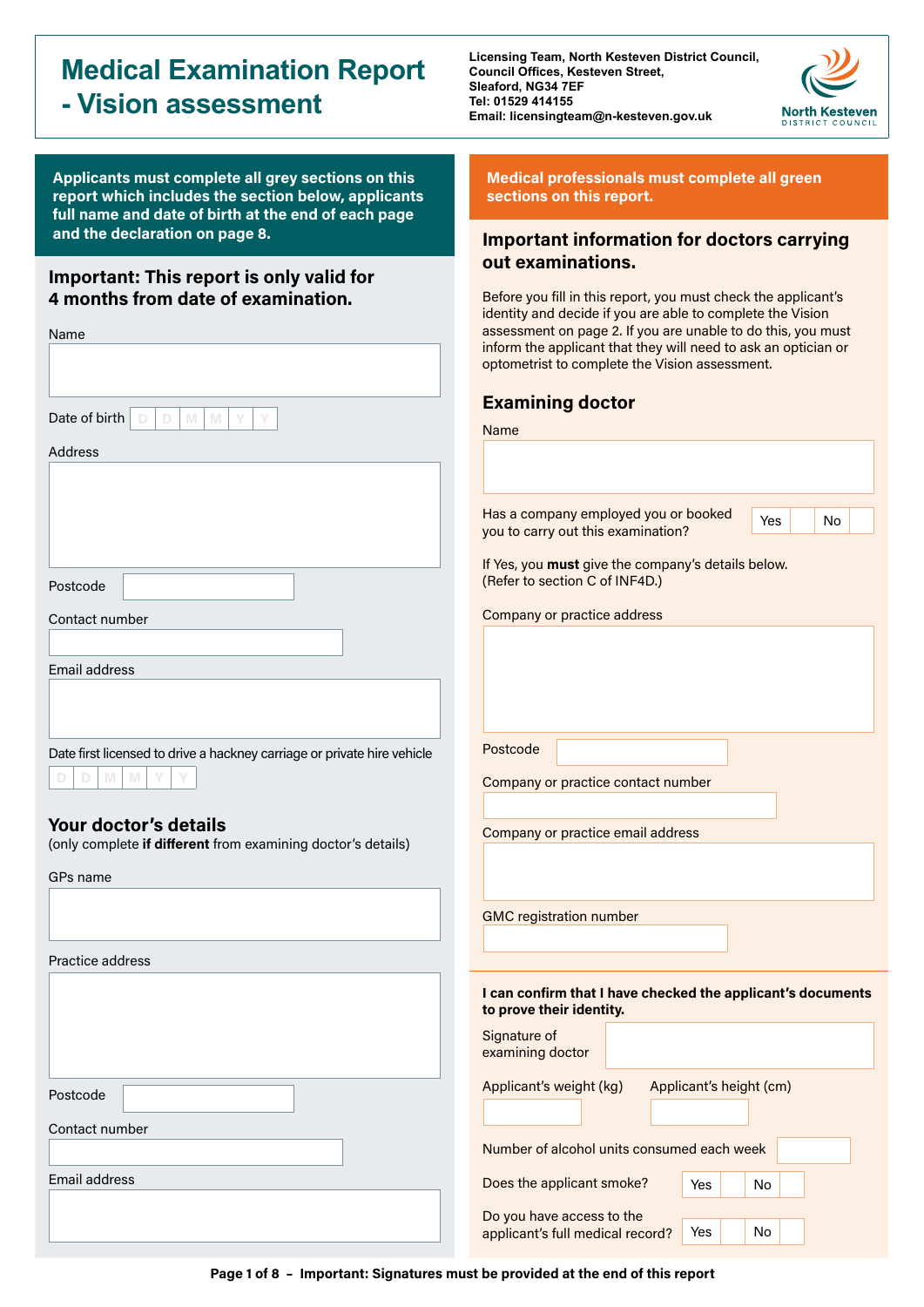| 5.<br>1.<br>Please confirm $(\sqrt{})$ the scale you are using to express<br>Does the applicant on questioning report<br>Yes<br><b>No</b><br>the applicant's visual acuities.<br>symptoms of any of the following that<br>impairs their ability to drive?<br><b>LogMAR</b><br><b>Snellen</b><br>Snellen expressed as a decimal<br>Please indicate below and give full details in 07 below.<br>2.<br>The visual acuity standard for Group 2 driving is at least<br>6/7.5 in one eye and at least 6/60 in the other.<br>(a) Intolerance to glare (causing incapacity<br>(a) Please provide uncorrected visual acuities for each eye.<br>rather than discomfort) and/or<br>(b) Impaired contrast sensitivity and/or<br>R<br>L<br>(c) Impaired twilight vision<br>(b) Are corrective lenses worn for driving?<br>If No, go to Q3.<br>6.<br>Does the applicant have any other<br>Yes<br>No<br>If Yes, please provide the visual acuities using the<br>ophthalmic condition?<br>correction worn for driving.<br>If Yes, please give full details in 07 below.<br>$\mathsf{R}$<br>L<br>Details or additional information<br>7.<br>(c) What kind of corrective lenses are worn to meet this<br>standard?<br><b>Contact lenses</b><br>Both together<br>Glasses<br>(d) If glasses are worn for driving, is the<br>corrective power greater than plus $(+)$<br>Yes<br><b>No</b><br>8 dioptres in any meridian of either lens?<br>(e) If correction is worn for driving,<br>is it well tolerated?<br>No<br>Yes<br>If No, please give full details in Q7.<br>Name of examining doctor or optician undertaking<br>3.<br>Is there a history of any medical condition<br>that may affect the applicant's binocular<br>Yes<br>No<br>field of vision (central and/or peripheral)?<br>If Yes, please give full details below.<br>I confirm that this report was completed by me at examination<br>and the applicant's history has been taken into consideration.<br>If formal visual field testing is considered necessary, NKDC<br>will commission this at a later date.<br>Is there diplopia?<br>4.<br>Date of signature<br><b>No</b><br>Yes<br>M<br>-M<br>(a) Is it controlled?<br>No<br>Yes<br>Please provide your GOC or GMC number<br>Please indicate below and give full details in 07.<br>Doctor, optometrist or optician's stamp<br>Glasses with/<br>Patch or<br>Other (if other<br>glasses with<br>without prism<br>please provide<br>frosted glass<br>details)<br>Date of birth<br>M<br>M<br><b>Applicant's full name</b> |  | <b>Medical Examination Report - Vision assessment</b><br>To be filled in by an optician, optometrist or doctor |
|-------------------------------------------------------------------------------------------------------------------------------------------------------------------------------------------------------------------------------------------------------------------------------------------------------------------------------------------------------------------------------------------------------------------------------------------------------------------------------------------------------------------------------------------------------------------------------------------------------------------------------------------------------------------------------------------------------------------------------------------------------------------------------------------------------------------------------------------------------------------------------------------------------------------------------------------------------------------------------------------------------------------------------------------------------------------------------------------------------------------------------------------------------------------------------------------------------------------------------------------------------------------------------------------------------------------------------------------------------------------------------------------------------------------------------------------------------------------------------------------------------------------------------------------------------------------------------------------------------------------------------------------------------------------------------------------------------------------------------------------------------------------------------------------------------------------------------------------------------------------------------------------------------------------------------------------------------------------------------------------------------------------------------------------------------------------------------------------------------------------------------------------------------------------------------------------------------------------------------------------------------------------------------------------------------------------------------------------------------------------------------------------------------------------------------------------------------------------------------------------------------------------|--|----------------------------------------------------------------------------------------------------------------|
|                                                                                                                                                                                                                                                                                                                                                                                                                                                                                                                                                                                                                                                                                                                                                                                                                                                                                                                                                                                                                                                                                                                                                                                                                                                                                                                                                                                                                                                                                                                                                                                                                                                                                                                                                                                                                                                                                                                                                                                                                                                                                                                                                                                                                                                                                                                                                                                                                                                                                                                   |  |                                                                                                                |
|                                                                                                                                                                                                                                                                                                                                                                                                                                                                                                                                                                                                                                                                                                                                                                                                                                                                                                                                                                                                                                                                                                                                                                                                                                                                                                                                                                                                                                                                                                                                                                                                                                                                                                                                                                                                                                                                                                                                                                                                                                                                                                                                                                                                                                                                                                                                                                                                                                                                                                                   |  |                                                                                                                |
|                                                                                                                                                                                                                                                                                                                                                                                                                                                                                                                                                                                                                                                                                                                                                                                                                                                                                                                                                                                                                                                                                                                                                                                                                                                                                                                                                                                                                                                                                                                                                                                                                                                                                                                                                                                                                                                                                                                                                                                                                                                                                                                                                                                                                                                                                                                                                                                                                                                                                                                   |  |                                                                                                                |
|                                                                                                                                                                                                                                                                                                                                                                                                                                                                                                                                                                                                                                                                                                                                                                                                                                                                                                                                                                                                                                                                                                                                                                                                                                                                                                                                                                                                                                                                                                                                                                                                                                                                                                                                                                                                                                                                                                                                                                                                                                                                                                                                                                                                                                                                                                                                                                                                                                                                                                                   |  |                                                                                                                |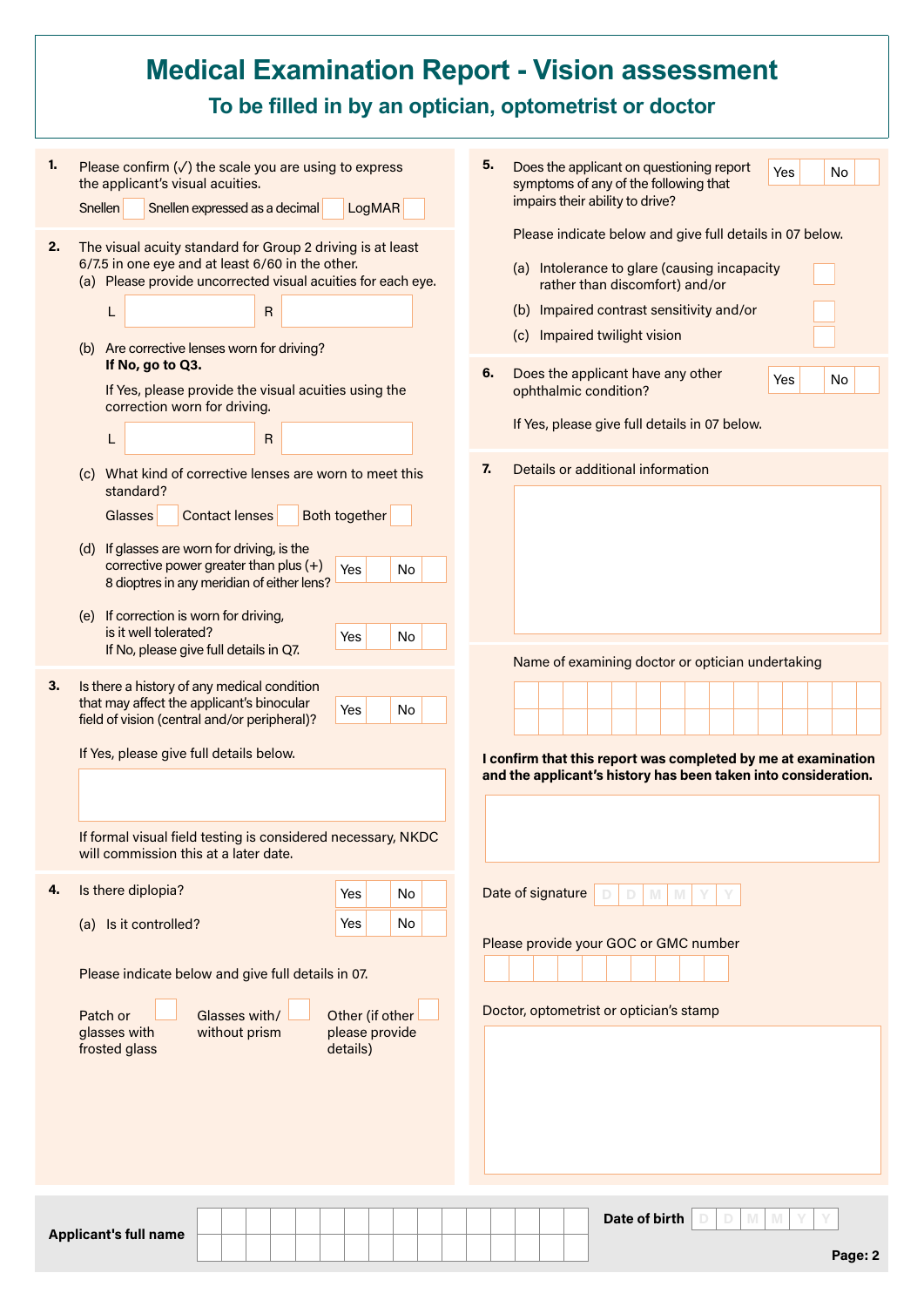# **Medical Examination Report - Vision assessment Must be filled in by a doctor**

| <b>1 Neurological disorders</b>                                                                                                                                                                                                                                                                      | <b>2 Diabetes mellitus</b>          |    |                                                                                                                                                                                                                                                                                                         |                   |  |
|------------------------------------------------------------------------------------------------------------------------------------------------------------------------------------------------------------------------------------------------------------------------------------------------------|-------------------------------------|----|---------------------------------------------------------------------------------------------------------------------------------------------------------------------------------------------------------------------------------------------------------------------------------------------------------|-------------------|--|
| Please tick $\checkmark$ the appropriate boxes                                                                                                                                                                                                                                                       |                                     |    | Does the applicant have diabetes mellitus?<br>If No, go to section 3, Cardiac                                                                                                                                                                                                                           | Yes               |  |
| Is there a history or evidence of any neurological<br>disorder (see conditions in questions 1 to 11 below)?                                                                                                                                                                                          | No<br>Yes                           |    | If Yes, please answer all questions below.                                                                                                                                                                                                                                                              |                   |  |
| If No, go to section 2, Diabetes mellitus<br>If Yes, please answer all questions below and enclose relevant<br>hospital notes.                                                                                                                                                                       |                                     | 1. | Is the diabetes managed by:<br>(a) Insulin?<br>If No, go to 1c<br>If Yes, please give date                                                                                                                                                                                                              | Yes               |  |
| Has the applicant had any form of seizure?<br>1.                                                                                                                                                                                                                                                     | Yes<br><b>No</b>                    |    | M<br>M<br>I started on insulin.                                                                                                                                                                                                                                                                         |                   |  |
| (a) Has the applicant had more than one attack? Yes<br>(b) If Yes, please give date of first and last attack.<br>First attack<br>M                                                                                                                                                                   | No                                  |    | (b) Are there at least 3 continuous<br>months of blood glucose readings<br>stored on a memory meter(s)?                                                                                                                                                                                                 | Yes               |  |
| M<br>M<br>Last attack<br>D<br>(c) Is the applicant currently on<br>anti-epileptic medication?<br>If Yes, please fill in the medication section 8, page 6.                                                                                                                                            | Yes<br>No                           |    | If No, please give details in section 9, page 7.<br>(c) Other injectable treatments?<br>(d) A Sulphonylurea or a Glinide?<br>(e) Oral hypoglycaemic agents and<br>diet?If Yes to any of (a) to (e),                                                                                                     | Yes<br>Yes<br>Yes |  |
| If no longer treated,<br>when did treatment end?<br>(e) Has the applicant had a brain scan?                                                                                                                                                                                                          |                                     |    | please fill in the medication<br>section 8, page 6.<br>Diet only?<br>(f)                                                                                                                                                                                                                                | Yes               |  |
| If Yes, please give details in section 9, page 7.<br>(f) Has the applicant had an EEG?<br>If you have answered Yes to any of above,                                                                                                                                                                  | No<br>Yes<br>No<br>Yes              | 2. | Does the applicant test blood<br>(a)<br>glucose at least twice every day?                                                                                                                                                                                                                               | Yes               |  |
| you must supply medical reports.<br>2.<br>Has the applicant had an episode(s) of<br>non-epileptic attack disorder?<br>(a) If Yes, please give date of<br>M<br>most recent episode.<br>(b) If Yes, have any of these episode(s)<br>occurred or are they considered likely<br>to occur whilst driving? | Yes<br>No<br>M<br>No<br>Yes         |    | (b) Does the applicant test at times<br>relevant to driving (no more than<br>2 hours before the start of the first<br>journey and every 2 hours while driving)?<br>Does the applicant keep fast-acting<br>(c)<br>carbohydrate within easy reach<br>when driving?<br>(d) Does the applicant have a clear | Yes<br>Yes        |  |
| Stroke or TIA?<br>3.<br>If Yes, give date.                                                                                                                                                                                                                                                           | No<br>Yes                           |    | understanding of diabetes and the<br>necessary precautions for safe driving?                                                                                                                                                                                                                            | Yes               |  |
| (a) Has there been a full recovery?                                                                                                                                                                                                                                                                  | Yes<br>No                           | З. | Is there full awareness of hypoglycaemia?                                                                                                                                                                                                                                                               | Yes               |  |
| (b) Has a carotid ultra sound been undertaken?<br>(c) If Yes, was the carotid artery stenosis<br>>50% in either carotid artery?<br>(d) Is there a history of multiple strokes/TIAs?                                                                                                                  | Yes<br>No<br>Yes<br>No<br>No<br>Yes | 4. | Is there a history of hypoglycaemia<br>in the last 12 months requiring the<br>assistance of another person?<br>If Yes, please give details and dates below.                                                                                                                                             | Yes               |  |
| Sudden and disabling dizziness or vertigo<br>4.<br>within the last year with a liability to recur?                                                                                                                                                                                                   | Yes<br>No                           |    |                                                                                                                                                                                                                                                                                                         |                   |  |
| 5.<br>Subarachnoid haemorrhage?                                                                                                                                                                                                                                                                      | No<br>Yes                           |    |                                                                                                                                                                                                                                                                                                         |                   |  |
| 6.<br>Serious traumatic brain injury within<br>the last 10 years?                                                                                                                                                                                                                                    | No<br>Yes                           | 5. | Is there evidence of:                                                                                                                                                                                                                                                                                   | Yes               |  |
| 7.<br>Any form of brain tumour?                                                                                                                                                                                                                                                                      | No<br>Yes                           |    | (a) Loss of visual field?<br>(b) Severe peripheral neuropathy, sufficient                                                                                                                                                                                                                               | Yes               |  |
| 8.<br>Other brain surgery or abnormality?                                                                                                                                                                                                                                                            | No<br>Yes                           |    | to impair limb function for safe driving?<br>If Yes, please give details in section 9, page 7.                                                                                                                                                                                                          |                   |  |
| 9.<br>Chronic neurological disorders?                                                                                                                                                                                                                                                                | No<br>Yes                           | 6. | Has there been laser treatment or                                                                                                                                                                                                                                                                       | Yes               |  |
| 10.<br>Parkinson's disease?                                                                                                                                                                                                                                                                          | No<br>Yes                           |    | intra-vitreal treatment for retinopathy?                                                                                                                                                                                                                                                                |                   |  |
| 11.<br><b>Blackout or impaired consciousness</b><br>within the last 10 years?                                                                                                                                                                                                                        | No<br>Yes                           |    | If Yes, please give most<br>M<br>recent date of treatment.                                                                                                                                                                                                                                              |                   |  |

**Applicant's full name**

 $Data$  of birth

**Page: 3**

Yes No

Yes No

Yes No

 $Yes$  No Yes No Yes No

Yes No

Yes No

Yes No

Yes No

Yes No

Yes No

Yes No

Yes No Yes No

Yes No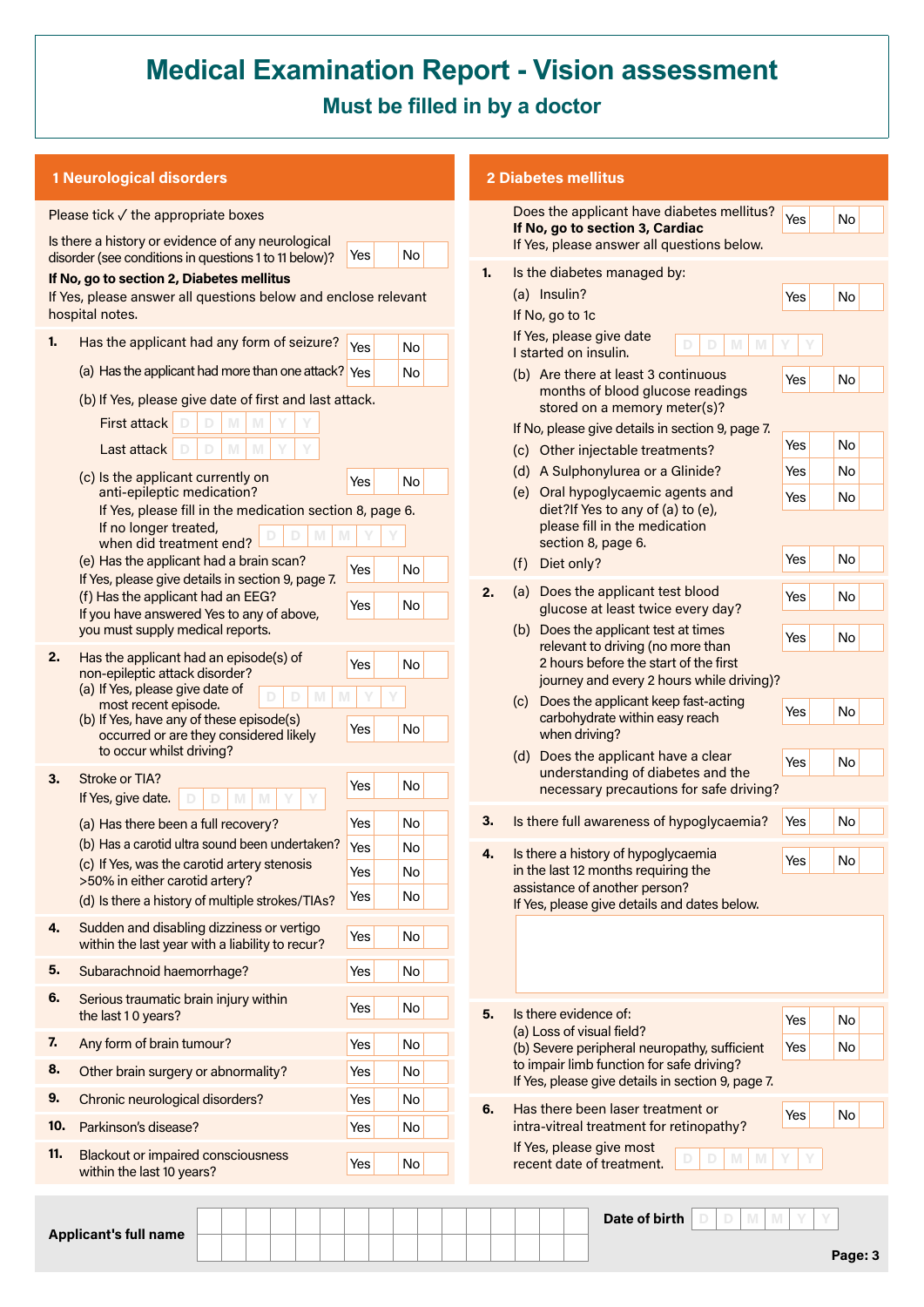|    | 3 Cardiac                                                                                                                                 | c Peripheral arterial disease<br>(excluding Buerger's disease)                                                                                  |
|----|-------------------------------------------------------------------------------------------------------------------------------------------|-------------------------------------------------------------------------------------------------------------------------------------------------|
|    | a Coronary artery disease                                                                                                                 | aortic aneurysm/dissection                                                                                                                      |
|    | Is there a history or evidence of<br>Yes<br>No<br>coronary artery disease?                                                                | Is there a history or evidence of peripheral<br>Yes<br>No<br>arterial disease (excluding Buerger's disease),<br>aortic aneurysm or dissection?  |
|    | If No, go to section 3b, Cardiac arrhythmia<br>If Yes, please answer all questions below and enclose relevant<br>hospital notes.          | If No, go to section 3d, Valvular/congenital heart disease<br>If Yes, please answer all questions below and<br>enclose relevant hospital notes. |
| 1. | Has the applicant suffered from angina?<br>No<br>Yes<br>If Yes, please give the date<br>of the last known attack.                         | 1.<br>Peripheral arterial disease?<br>Yes<br>No<br>(excluding Buerger's disease)                                                                |
| 2. | Acute coronary syndrome including<br>Yes<br>No<br>myocardial infarction?                                                                  | Does the applicant have claudication?<br>Yes<br>No<br>2.                                                                                        |
|    | If Yes, please give date.                                                                                                                 | If Yes, would the applicant be able to<br>No<br>Yes<br>undertake 9 minutes of the standard<br><b>Bruce Protocol ETT?</b>                        |
| 3. | Coronary angioplasty (PCI)?<br>No<br>Yes                                                                                                  |                                                                                                                                                 |
|    | If Yes, please give date of<br>most recent intervention.                                                                                  | 3.<br>Aortic aneurysm?<br>Yes<br>No<br>If Yes:                                                                                                  |
| 4. | Coronary artery bypass graft surgery?<br>Yes<br><b>No</b>                                                                                 | Abdominal<br><b>Thoracic</b><br>(a) Site of aneurysm:                                                                                           |
|    | If Yes, please give date.                                                                                                                 | (b) Has it been repaired successfully?<br>Yes<br>No<br>(c) Please provide latest transverse                                                     |
| 5. | If Yes to any of the above, are there any                                                                                                 | M<br>M<br>aortic diameter measurement                                                                                                           |
|    | Yes<br><b>No</b><br>physical health problems or disabilities<br>(e.g. mobility, arthritis or COPD) that would make the                    | and date obtained using<br>measurement and date boxes.<br>cm                                                                                    |
|    | applicant unable to undertake 9 minutes of the standard<br>Bruce Protocol ETT? Please give details below.                                 | Dissection of the aorta repaired successfully?<br>4.<br>Yes<br>No                                                                               |
|    |                                                                                                                                           | If Yes, please provide copies of all reports<br>including those dealing with any surgical treatment.                                            |
|    | <b>b Cardiac arrhythmia</b>                                                                                                               | 5.<br>Is there a history of Marfan's disease?<br>Yes<br>No<br>If Yes, please provide relevant hospital notes.                                   |
|    | Is there a history or evidence                                                                                                            | <b>b Cardiac arrhythmia</b>                                                                                                                     |
|    | Yes<br>No<br>of cardiac arrhythmia?                                                                                                       | Is there a history or evidence of                                                                                                               |
|    | If No, go to section 3c, Peripheral arterial disease<br>If Yes, please answer all questions below and enclose relevant<br>hospital notes. | Yes<br>No<br>valvular or congenital heart disease?<br>If No, go to section 3e, Cardiac other                                                    |
| 1. | Has there been a significant disturbance of cardiac<br>rhythm? (e.g. sinoatrial disease, significant atrio-ventricular                    | If Yes, answer all questions below and<br>provide relevant hospital notes.                                                                      |
|    | conduction defect atrial flutter or fibrillation, narrow or<br>broad complex tachycardia)                                                 | 1.<br>Is there a history of congenital heart disease?<br>Yes<br>No                                                                              |
|    | No<br>Yes<br>in the last 5 years?                                                                                                         | 2.<br>Is there a history of heart valve disease?<br>Yes<br>No                                                                                   |
| 2. | Has the arrhythmia been controlled<br>No<br>Yes<br>satisfactorily for at least 3 months?                                                  | Is there a history of aortic stenosis?<br>3.<br>Yes<br>No<br>If Yes, please provide relevant reports                                            |
| 3. | Has an ICD (Implanted Cardiac Defibrillator) or biventricular<br>pacemaker with defibrillator/cardiac                                     | (including echocardiogram).                                                                                                                     |
|    | resynchronisation therapy defibrillator<br>No<br>Yes<br>(CRT-D type) been implanted?                                                      | 4.<br>Is there any history of embolism?<br>Yes<br>No<br>(not pulmonary embolism)                                                                |
| 4. | Has a pacemaker or a biventricular<br>No<br>Yes<br>pacemaker/ cardiac resynchronisation<br>therapy pacemaker (CRT-P type) been implanted? | 5.<br>Does the applicant currently have<br>Yes<br>No<br>significant symptoms?                                                                   |
|    | If Yes:                                                                                                                                   |                                                                                                                                                 |
|    | M<br>M<br>(a) Please give date of implantation.<br>(b) Is the applicant free of the symptoms                                              | 6.<br>Has there been any progression since<br>Yes<br>No<br>the last licence application (if relevant)?                                          |
|    | Yes<br>No<br>that caused the device to be fitted?<br>(c) Does the applicant attend a pacemaker                                            |                                                                                                                                                 |
|    | No<br>Yes<br>clinic regularly?                                                                                                            |                                                                                                                                                 |
|    |                                                                                                                                           | Date of birth<br>M<br>M                                                                                                                         |

**Applicant's full name**

**D D M M Y Y**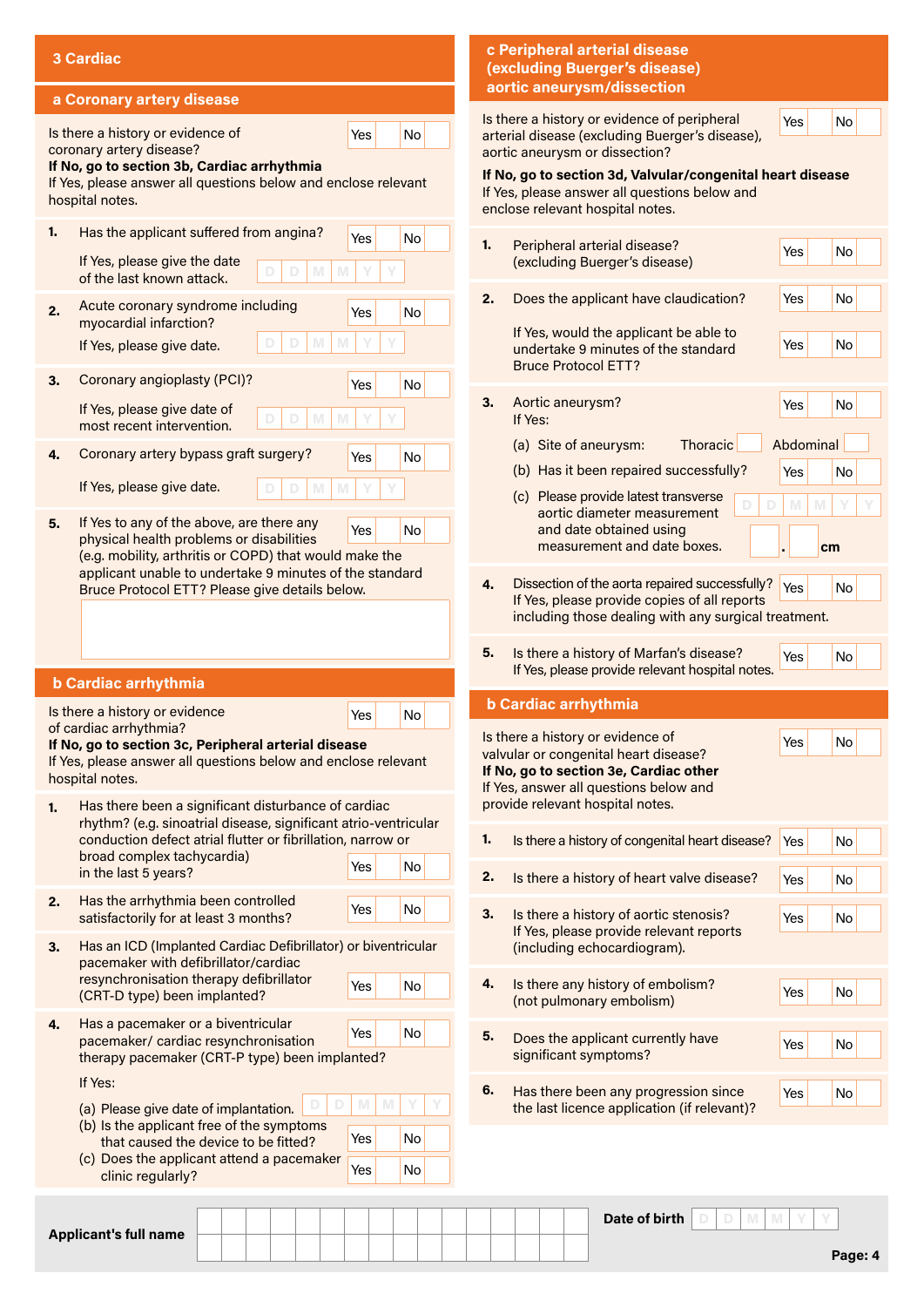| e Cardiac other |  |  |  |  |
|-----------------|--|--|--|--|
|                 |  |  |  |  |

| e Cardiac other                                                                                                                                                                                                                                                                                                                                                                                                                                                                                                                                                                                         |                                  |
|---------------------------------------------------------------------------------------------------------------------------------------------------------------------------------------------------------------------------------------------------------------------------------------------------------------------------------------------------------------------------------------------------------------------------------------------------------------------------------------------------------------------------------------------------------------------------------------------------------|----------------------------------|
| Is there a history or evidence of heart failure?<br>If No, go to section 3f, evidence Cardiac<br>channelopathies If Yes, please answer all<br>questions and enclose relevant hospital notes.                                                                                                                                                                                                                                                                                                                                                                                                            | No<br>Yes                        |
| 1.<br>Please provide the NYHA class, if known                                                                                                                                                                                                                                                                                                                                                                                                                                                                                                                                                           |                                  |
| 2.<br>Established cardiomyopathy?<br>If Yes, please give details in section 9, page 7.                                                                                                                                                                                                                                                                                                                                                                                                                                                                                                                  | No<br>Yes                        |
| Has a left ventricular assist device (LVAD)<br>3.<br>or other cardiac assist device been implanted?                                                                                                                                                                                                                                                                                                                                                                                                                                                                                                     | Yes<br>No                        |
| 4.<br>A heart or heart/lung transplant?                                                                                                                                                                                                                                                                                                                                                                                                                                                                                                                                                                 | Yes<br>No                        |
| Untreated atrial myxoma?<br>5.                                                                                                                                                                                                                                                                                                                                                                                                                                                                                                                                                                          | Yes<br>No                        |
| <b>f Cardiac channelopathies</b>                                                                                                                                                                                                                                                                                                                                                                                                                                                                                                                                                                        |                                  |
| Is there a history or evidence of the<br>If No, go to section 3g, Blood pressure                                                                                                                                                                                                                                                                                                                                                                                                                                                                                                                        | No<br>Yes                        |
| Brugada syndrome?<br>1.                                                                                                                                                                                                                                                                                                                                                                                                                                                                                                                                                                                 | Yes<br>No                        |
| Long QT syndrome?<br>2.<br>If Yes to either, please give details in section                                                                                                                                                                                                                                                                                                                                                                                                                                                                                                                             | No<br>Yes                        |
| g Blood pressure                                                                                                                                                                                                                                                                                                                                                                                                                                                                                                                                                                                        |                                  |
| All questions must be answered.<br>If resting blood pressure is 180 mm/Hg systolic or more<br>and/or 100mm/Hg diastolic or more, please take a further<br>2 readings at least 5 minutes apart and record the best<br>of the 3 readings in the box provided.<br>1.<br>Please record today's best<br>resting blood pressure reading.<br>2.<br>Is the applicant on anti-hypertensive treatment?<br>If Yes, please provide three previous<br>readings with dates if available.<br>M<br>D<br>D<br>D<br>M<br>Is there a history of malignant hypertension?<br>3.<br>If Yes, please give details in section 9, | Yes<br>No<br>M<br>M<br>Yes<br>No |
| page 7 (including date of diagnosis and any treatment etc).<br><b>h Cardiac investigations</b>                                                                                                                                                                                                                                                                                                                                                                                                                                                                                                          |                                  |
| Have any cardiac investigations been<br>undertaken or planned?                                                                                                                                                                                                                                                                                                                                                                                                                                                                                                                                          | Yes<br>No                        |
| If No, go to section 4, Psychiatric illness<br>If Yes, please answer questions 1 to 7.                                                                                                                                                                                                                                                                                                                                                                                                                                                                                                                  |                                  |
| 1.<br>Has a resting ECG been undertaken?<br>If Yes, does it show:                                                                                                                                                                                                                                                                                                                                                                                                                                                                                                                                       | No<br>Yes                        |
| (a) pathological Q waves?                                                                                                                                                                                                                                                                                                                                                                                                                                                                                                                                                                               | No<br>Yes                        |
| (b) left bundle branch block?                                                                                                                                                                                                                                                                                                                                                                                                                                                                                                                                                                           | Yes<br>No                        |
| (c) right bundle branch block?                                                                                                                                                                                                                                                                                                                                                                                                                                                                                                                                                                          | Yes<br>No                        |
| If Yes to (a), (b) or (c), please provide a copy<br>of the relevant ECG report or comment in section 9, page 7.                                                                                                                                                                                                                                                                                                                                                                                                                                                                                         |                                  |
|                                                                                                                                                                                                                                                                                                                                                                                                                                                                                                                                                                                                         |                                  |

**Note: If Yes to questions 2 to 6, please give dates in the boxes provided, give details in section 9, page 7 and provide relevant reports.**

| 2. | Has an exercise ECG been                                                               | Yes      |   | No        |   |
|----|----------------------------------------------------------------------------------------|----------|---|-----------|---|
|    | D<br>D<br>undertaken (or planned)?                                                     | M        | M |           |   |
| 3. | Has an echocardiogram been<br>undertaken (or planned)?                                 | Yes      |   | No        |   |
|    | D<br>D<br>(a) If undertaken, is or was the                                             | M        | M | Υ         |   |
|    | left ejection fractiongreater than or equal to 40%?                                    |          |   |           |   |
| 4. | Has a coronary angiogram been                                                          | Yes      |   | No        |   |
|    | undertaken (or planned)?<br>D<br>D                                                     | M        | M | Υ         | Y |
| 5. | Has a 24 hour ECG tape been<br>undertaken (or planned)?<br>D<br>D                      | Yes<br>M | M | No<br>Υ   | ٧ |
| 6. | Has a myocardial perfusion scan                                                        | Yes      |   | No        |   |
|    | or stress echo study been<br>D<br>D<br>undertaken (or planned)?                        | M        | M |           |   |
| 7. | Date last seen by a consultant                                                         | Yes      |   | No        |   |
|    | specialist for any cardiac<br>D<br>D<br>condition declared:                            | M        | M |           |   |
|    |                                                                                        |          |   |           |   |
|    | <b>4 Psychiatric illness</b>                                                           |          |   |           |   |
|    | Is there a history or evidence of psychiatric                                          | Yes      |   | No        |   |
|    | illness within the last 3 years?                                                       |          |   |           |   |
|    | If No, go to section 5, Substance misuse<br>If Yes, please answer all questions below. |          |   |           |   |
| 1. | Significant psychiatric disorder within the past                                       |          |   |           |   |
|    | 6 months? If Yes, please confirm condition.                                            | Yes      |   | No        |   |
|    |                                                                                        |          |   |           |   |
| 2. | Psychosis or hypomania/mania within                                                    |          |   |           |   |
|    | the past 12 months, including psychotic                                                | Yes      |   | <b>No</b> |   |
|    | depression?                                                                            |          |   |           |   |
| 3. | Dementia or cognitive impairment?                                                      | Yes      |   | No        |   |
|    | <b>5 Substance misuse</b>                                                              |          |   |           |   |
|    | Is there a history of drug/alcohol misuse                                              | Yes      |   | No        |   |
|    | or dependence<br>If No, go to section 6, Sleep disorders                               |          |   |           |   |
|    | If Yes, please answer all questions below.                                             |          |   |           |   |
| 1. | Is there a history of alcohol dependence                                               | Yes      |   | No        |   |
|    | in the past 6 years?                                                                   |          |   |           |   |
|    | (a) Is it controlled?                                                                  | Yes      |   | No        |   |
|    | (b) Has the applicant undergone an<br>alcohol detoxification programme?                | Yes      |   | No        |   |
|    | D<br>If Yes, give date started:                                                        | M        | M | v         |   |
| 2. | Persistent alcohol misuse in the past 3 years?                                         | Yes      |   | No        |   |
|    | (a) Is it controlled?                                                                  | Yes      |   | No        |   |
| 3. | Persistent misuse of drugs or other                                                    | Yes      |   | No        |   |
|    | substances in the past 6 years?                                                        |          |   |           |   |
|    | (a) If Yes, the type of substance misused?                                             |          |   |           |   |
|    |                                                                                        |          |   |           |   |
|    | (b) Is it controlled?                                                                  | Yes      |   | No        |   |
|    | (c) Has the applicant undertaken an opiate                                             | Yes      |   | No        |   |
|    | treatment programme?<br>D<br>D<br>If Yes, give date started                            | M        | M |           |   |
|    |                                                                                        |          |   |           |   |

**Applicant's full name**

**Date of birth**  $\boxed{D}$   $\boxed{D}$   $\boxed{M}$   $\boxed{M}$   $\boxed{Y}$   $\boxed{Y}$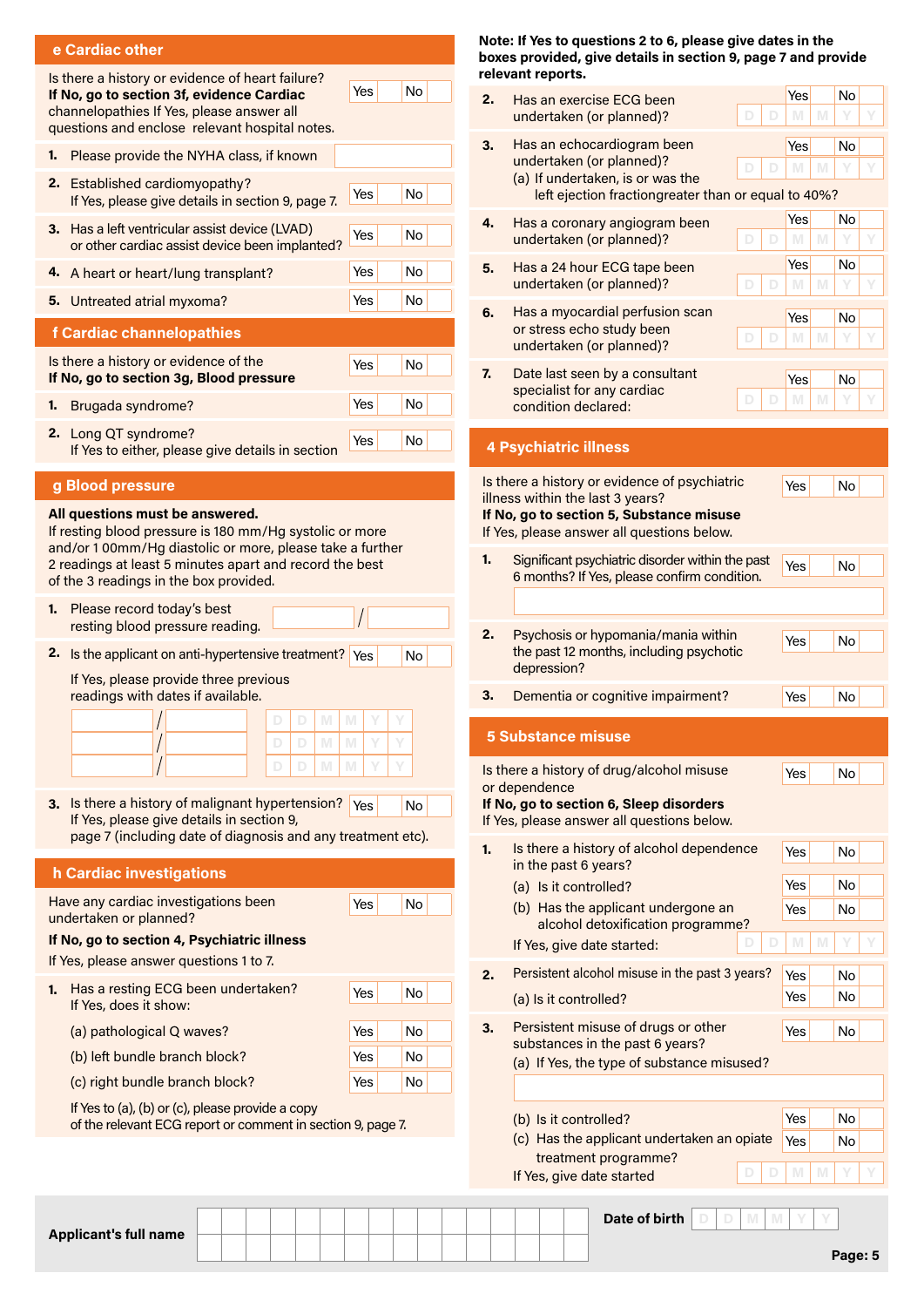|                                             | <b>6 Sleep disorders</b>                                                                                                  | 5. | Does the applicant have a history of liver<br>disease of any origin?                       | Yes           | No |
|---------------------------------------------|---------------------------------------------------------------------------------------------------------------------------|----|--------------------------------------------------------------------------------------------|---------------|----|
| 1.                                          | Is there a history or evidence of Obstructive<br><b>No</b><br>Yes                                                         |    | If Yes, is this the result of alcohol misuse?                                              | Yes           | No |
|                                             |                                                                                                                           |    | If Yes, please give details in section 9, page 7.                                          |               |    |
|                                             | Sleep Apnoea Syndrome or any other medical condition<br>causing excessive sleepiness?                                     |    |                                                                                            | Yes           | No |
|                                             | If No, go to section 7, Other medical conditions.<br>If Yes, please give diagnosis and answer all questions               | 6. | Is there a history of renal failure?                                                       |               |    |
|                                             | below.                                                                                                                    | 7. | Does the applicant have severe symptomatic<br>respiratory disease causing chronic hypoxia? | Yes           | No |
|                                             | a) If Obstructive Sleep Apnoea Syndrome, please<br>indicate the severity:                                                 | 8. | Does any medication currently taken cause<br>the applicant side effects that could affect  | Yes           | No |
| Moderate (AHi 15 - 29)<br>Mild $(AHi < 15)$ |                                                                                                                           |    | safe driving?<br>If Yes, please fill in section 8, Medication                              |               |    |
|                                             | Not known<br>Severe (AHi >29)                                                                                             |    | and give symptoms in section 9, page 7.                                                    |               |    |
|                                             | If another measurement other than AHi is used, it must be                                                                 |    |                                                                                            |               |    |
|                                             | one that is recognised in clinical practice as equivalent to                                                              | 9. | Does the applicant have any other medical                                                  |               | No |
|                                             | AHi. DVLA does not prescribe different measurements as<br>this is a clinical issue. Please give details in section 9 page |    | condition that could affect safe driving?                                                  | Yes           |    |
|                                             | 7, Further details.                                                                                                       |    | If Yes, please provide details in section 9, page 7.                                       |               |    |
|                                             | b) Please answer questions (i) to (vi) for all sleep conditions.                                                          |    | <b>8 Medication</b>                                                                        |               |    |
|                                             | M<br>(i) Date of diagnosis:<br>M                                                                                          |    |                                                                                            |               |    |
|                                             | (ii) Is it controlled successfully?<br>No<br>Yes                                                                          |    | Please provide details of all current medication including eye                             |               |    |
|                                             | (iii) If Yes, please state treatment.                                                                                     |    | drops (continue on a separate sheet if necessary).                                         |               |    |
|                                             |                                                                                                                           |    | <b>Medication</b>                                                                          | <b>Dosage</b> |    |
|                                             | (iv) Is applicant compliant with treatment?<br>No<br>Yes                                                                  |    |                                                                                            |               |    |
|                                             | (v) Please state period of control:                                                                                       |    | Reason for taking:                                                                         |               |    |
|                                             | months<br>years                                                                                                           |    | Date started:<br>M<br>M<br>D                                                               |               |    |
|                                             | (vi) Date of last review.<br>M<br>M                                                                                       |    |                                                                                            |               |    |
|                                             |                                                                                                                           |    | <b>Medication</b>                                                                          | <b>Dosage</b> |    |
| 2.                                          | Is there a history or evidence of narcolepsy?<br>No<br><b>Yes</b>                                                         |    |                                                                                            |               |    |
|                                             |                                                                                                                           |    | Reason for taking:                                                                         |               |    |
|                                             | <b>7 Other medical conditions</b>                                                                                         |    | Date started:<br>$\mathbb N$<br>D<br>M                                                     |               |    |
| 1.                                          | Is there currently any functional impairment<br>Yes<br>No                                                                 |    | <b>Medication</b>                                                                          | <b>Dosage</b> |    |
|                                             | that is likely to affect control of the vehicle?                                                                          |    |                                                                                            |               |    |
| 2.                                          | Is there a history of bronchogenic carcinoma                                                                              |    |                                                                                            |               |    |
|                                             | Yes<br>No<br>or other malignant tumour with a significant<br>liability to metastasise cerebrally?                         |    | Reason for taking:                                                                         |               |    |
|                                             |                                                                                                                           |    | Date started:<br>$\mathbb N$<br>$\mathbb N$<br>D                                           |               |    |
| 3.                                          | Is there any illness that may cause<br>No<br>Yes                                                                          |    | <b>Medication</b>                                                                          | <b>Dosage</b> |    |
|                                             | significant fatigue or cachexia that affects<br>safe driving?                                                             |    |                                                                                            |               |    |
|                                             |                                                                                                                           |    |                                                                                            |               |    |
| 4.                                          | Is the applicant profoundly deaf?<br>No<br>Yes                                                                            |    | Reason for taking:                                                                         |               |    |
|                                             | If Yes, is the applicant able to communicate<br>No<br>Yes                                                                 |    | Date started:<br>$\mathbb N$<br>$\mathbb N$<br>D<br>D                                      |               |    |
|                                             | in the event of an emergency by speech<br>or by using a device, e.g. a textphone?                                         |    | <b>Medication</b>                                                                          |               |    |
|                                             |                                                                                                                           |    |                                                                                            | <b>Dosage</b> |    |
|                                             |                                                                                                                           |    |                                                                                            |               |    |
|                                             |                                                                                                                           |    | Reason for taking:                                                                         |               |    |
|                                             |                                                                                                                           |    | Date started:<br>$\mathbb N$<br>$\mathbb N$<br>$\mathbb D$<br>D                            |               |    |

|  | <b>Applicant's full name</b> |  |  |
|--|------------------------------|--|--|
|--|------------------------------|--|--|

**Page: 6**

**Date of birth D D M M Y Y**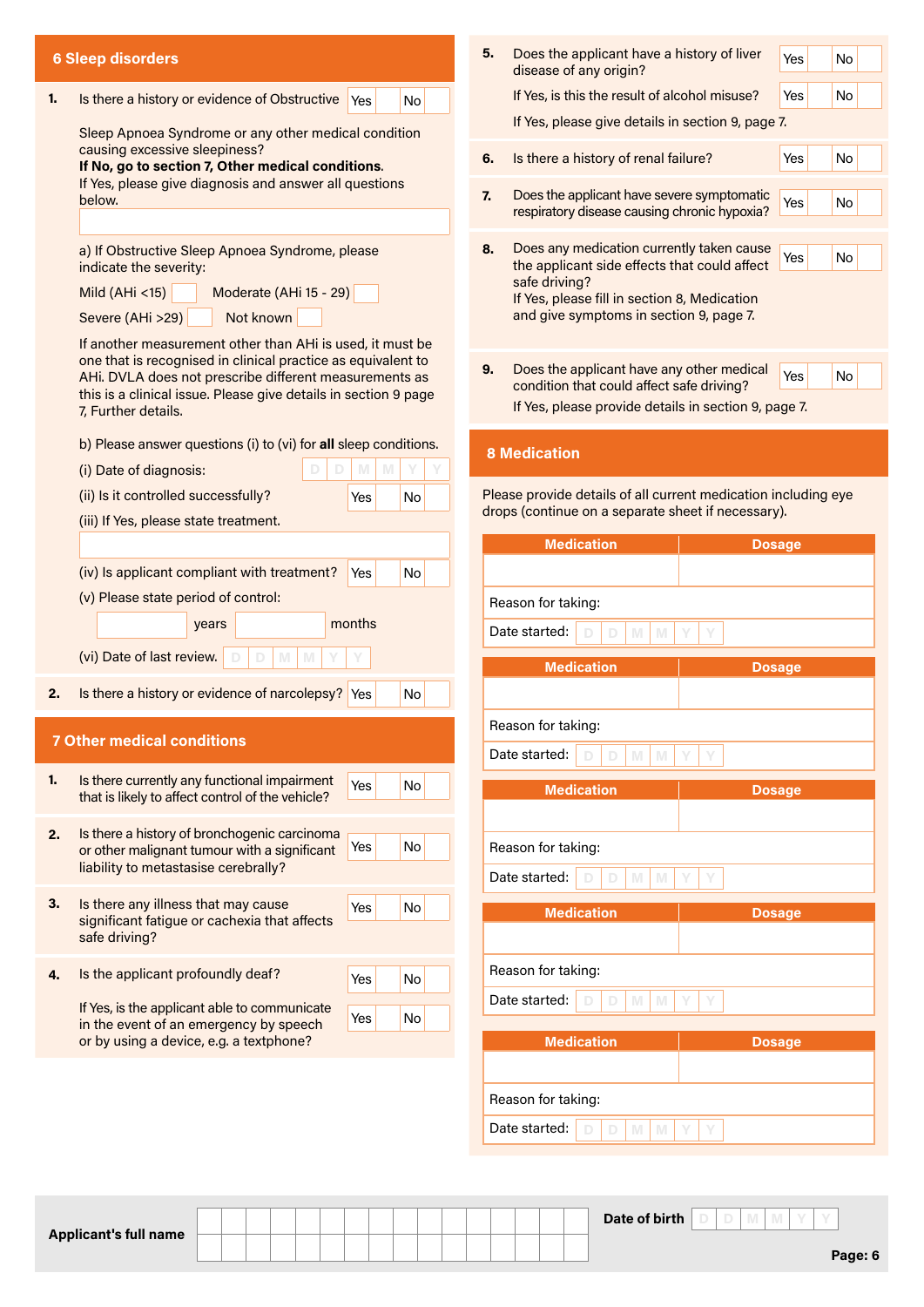Please send us copies of relevant hospital notes. Do not send any notes not related to fitness to drive. Use the space below to provide any additional information.

#### **9 Further details 10 Consultants' details**

#### **Examining doctor's details**

#### **(please print name and address in capital letters)**

| Your full name |  |
|----------------|--|
| Your address   |  |
|                |  |
|                |  |
| Postcode       |  |
| Telephone      |  |
| Email address  |  |

To be completed by the doctor carrying out the examination. Please ensure all sections of the form have been completed. I have examined the applicant who has signed the form in my presence and who in my opinion:

|                                                         | I   PLEASE TICK |
|---------------------------------------------------------|-----------------|
| DOES meet the DVLA Group 2 Medical Standards            |                 |
| <b>DOES NOT meet the DVLA Group 2 Medical Standards</b> |                 |
|                                                         |                 |

I confirm that this report was completed by me at examination. I have full knowledge of the applicants past medical history. I also confirm that I am currently GMC registered and licensed to practice in the UK or I am a doctor who is medically registered within the EU, if the report was completed outside of the UK.

| <b>Signature</b> |  |  |  |
|------------------|--|--|--|
|                  |  |  |  |
|                  |  |  |  |
|                  |  |  |  |
|                  |  |  |  |

**D D M M Y Y**

**Doctor/optometrist/optician's stamp**

**Date of examination**

**Applicant's full name**

 $D$ **date of birth**  $D$   $D$   $M$   $M$   $Y$